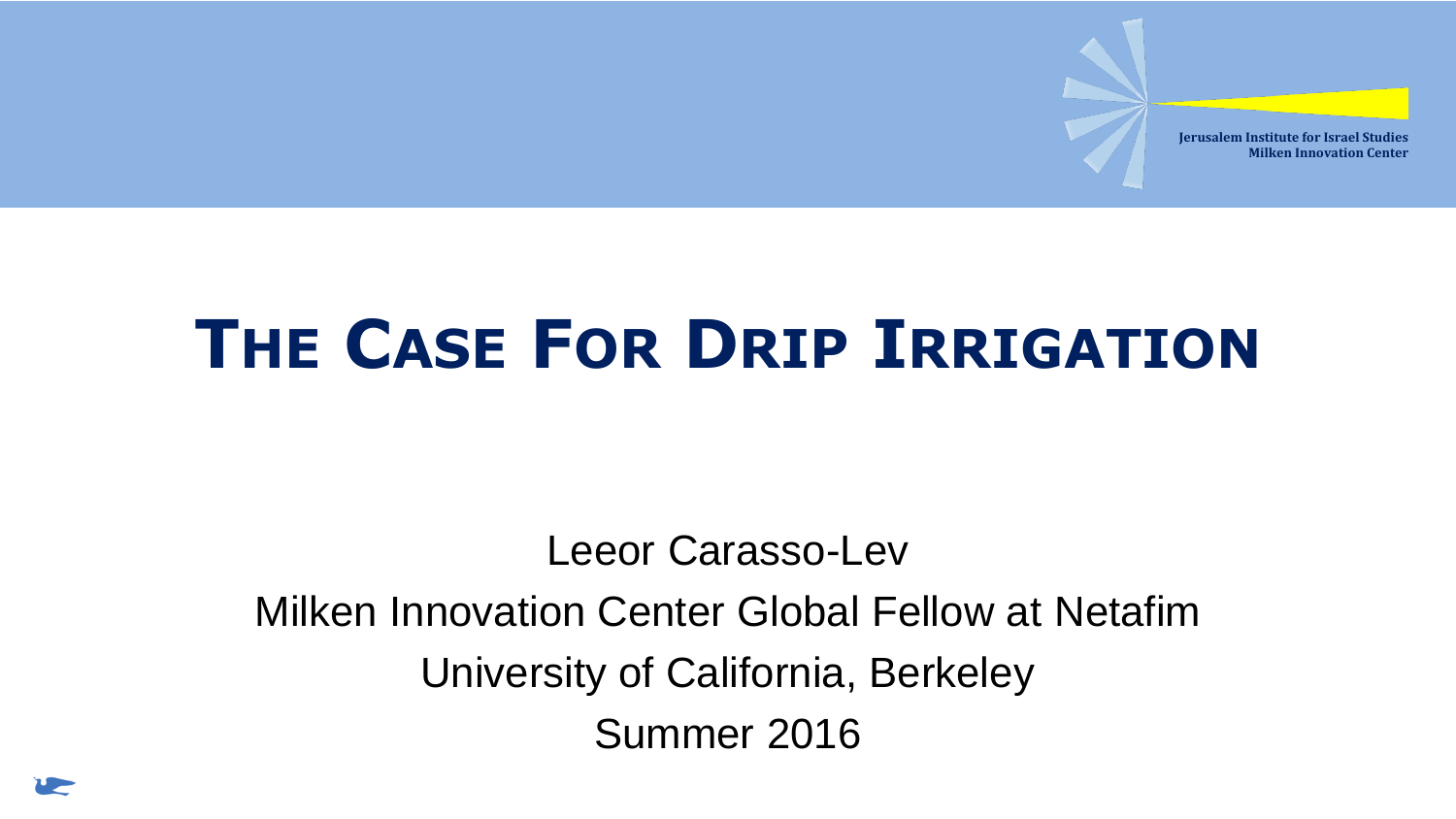

#### Part I - Overview

- 1. Netafim
- 2. The agricultural challenge
- 3. Water for agriculture
- 4. Drip irrigation

#### Part II - Internship Assignments

- 5. Research Questions
- 6. Literature review & Alfalfa
- 7. Theoretical framework
- 8. Next steps & references

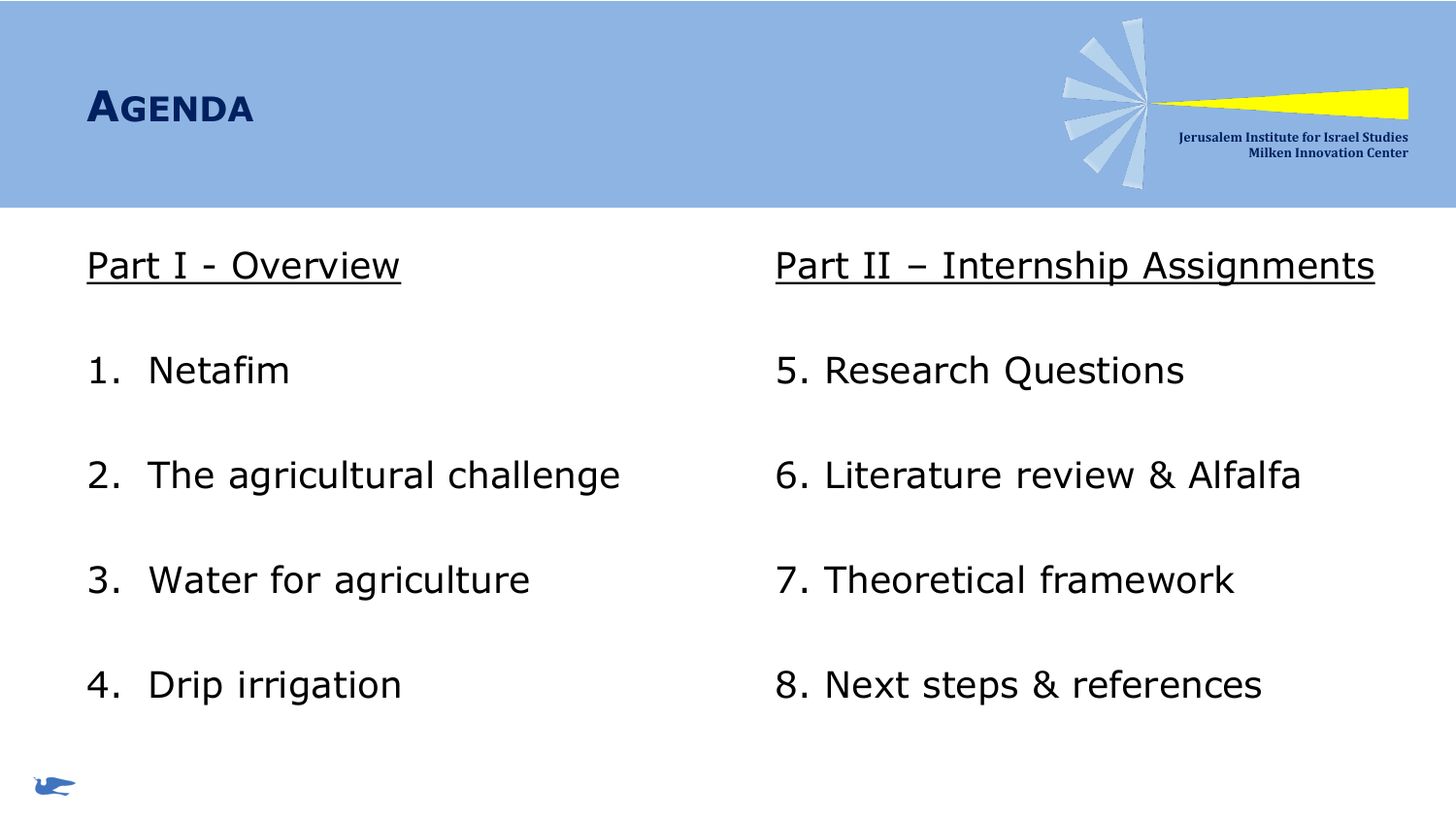## **OVERVIEW**

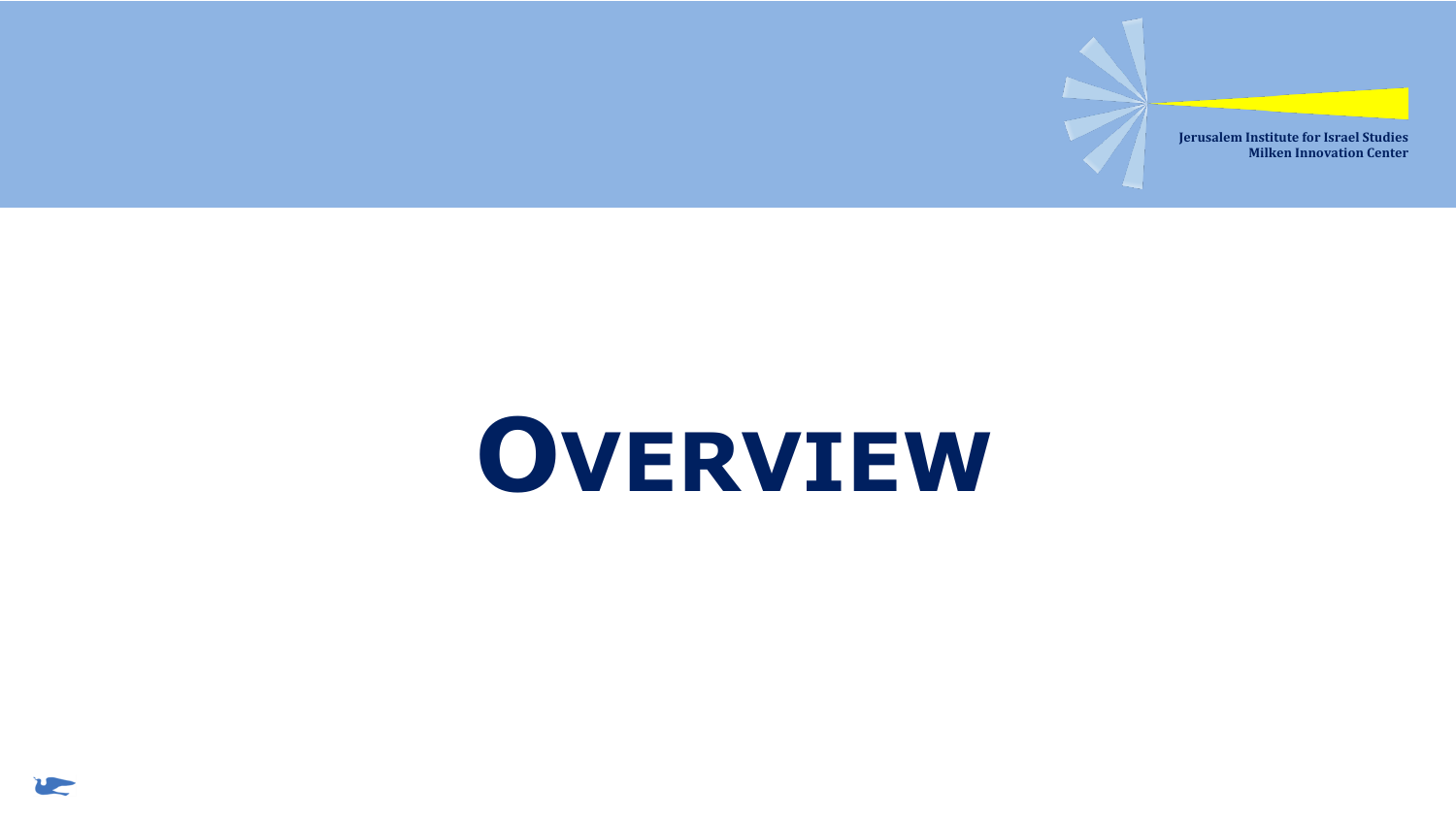

- The first and leading drip-irrigation company in the world
	- How was the idea born?

*…the largest tree in the farm seemed to be growing with no source of water…*

The story of water engineer Simcha Blass, 1930's

- Drip irrigation = application of water and fertilizer directly into the root zone of the plant
- First drip device ready by 1959



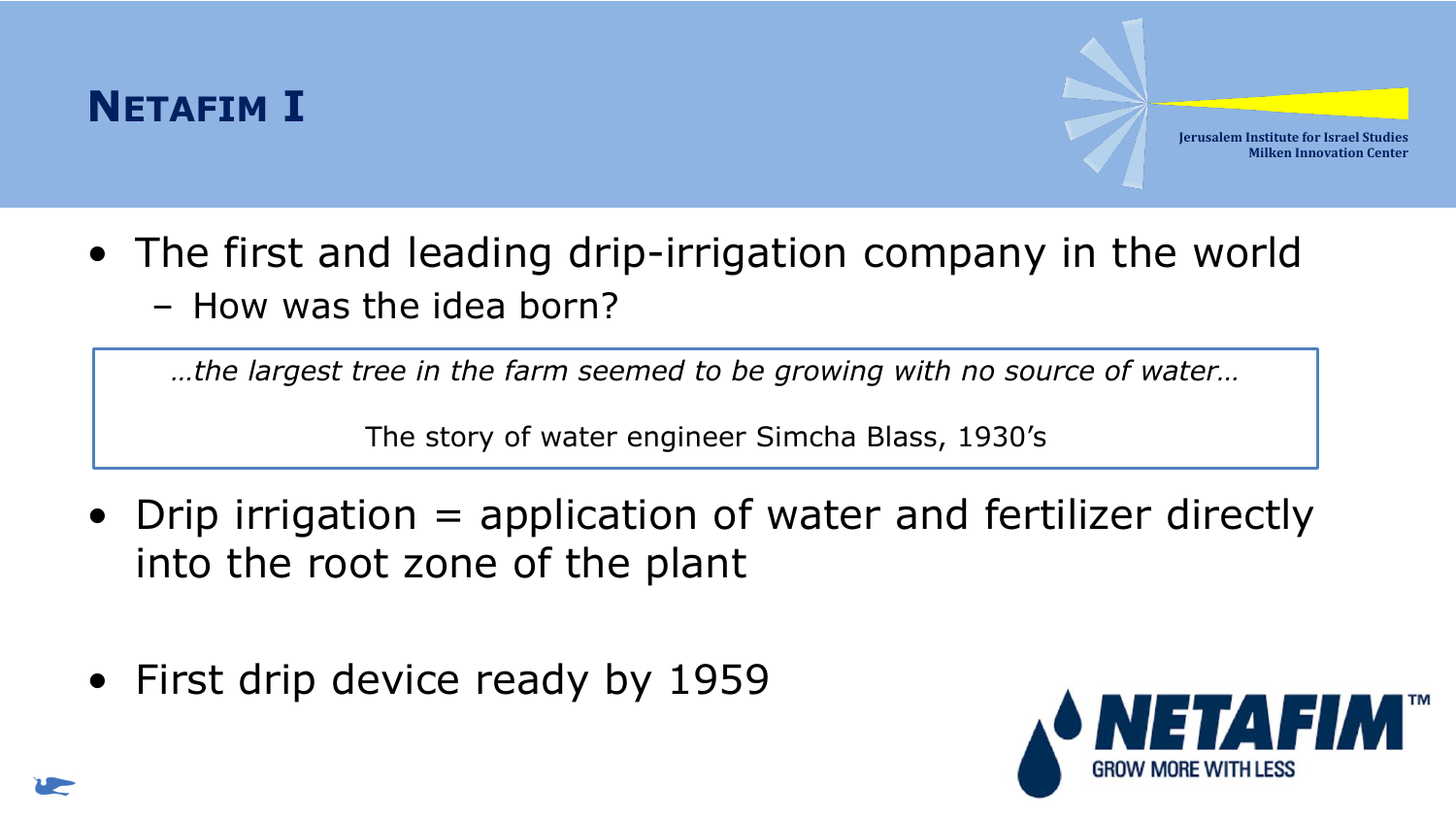#### **NETAFIM II**

**Jerusalem Institute for Israel Studies Milken Innovation Center**

- Kibbutz Hatzerim buys drip patent in early 1960's
	- Second to best alternative
	- Irony

#### • **The establishment of Netafim in 1966 by Kibbutz Hatzerim**

- 1974 Kibbutz Magal joins
- 1978 Kibbutz Yiftah joins
- 1998 Netafim Conglomerate
- 2011 Permira Investments gains control (66%)

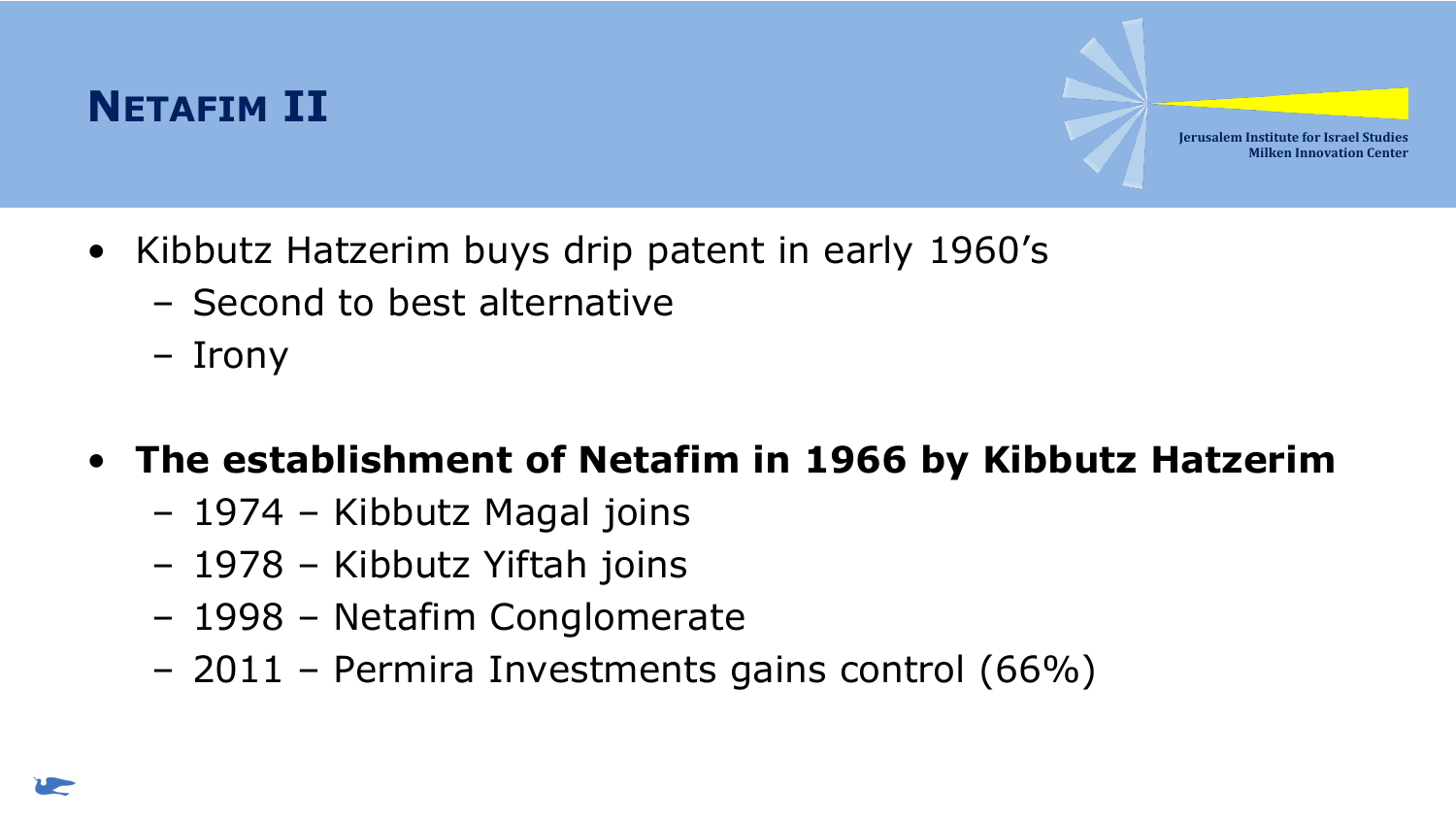### **NETAFIM III**

- 50 years of shaping the future
	- Products and smart irrigation solutions
		- Drippers, driplines, sprinklers and micro-emitters
		- Crop management technologies
	- Variety of uses
		- Agriculture, landscape, green-houses
	- Global reach
		- 4000 workers worldwide
		- 2,000,000 customers from 110 countries
		- 28 subsidiaries and 16 factories
- 2013 Stockholm Industry Water Award

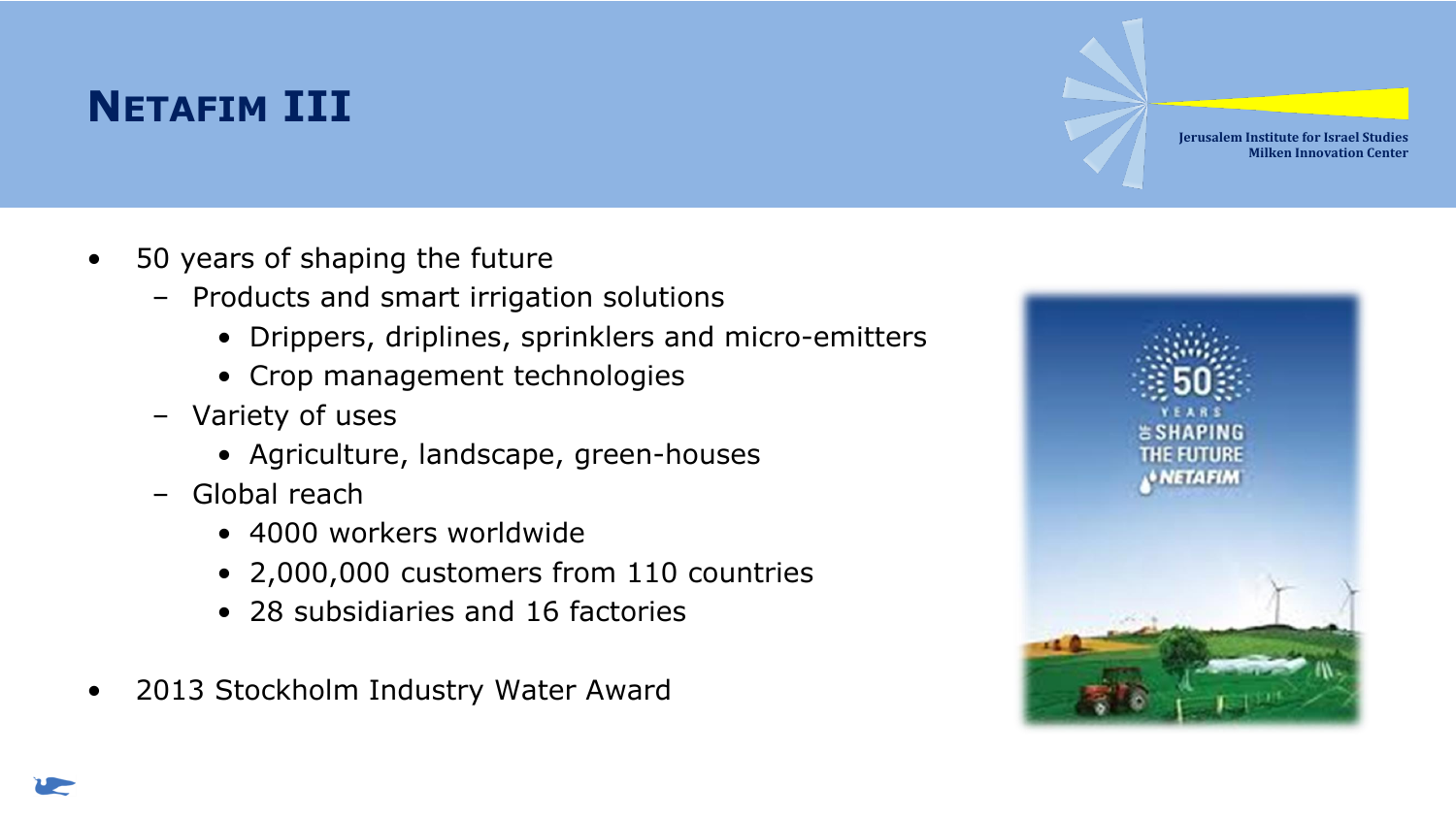

• "How can the world be fed in the future without putting irreparable strain on the Earth's soils and oceans?" The Economist

#### Agricultural production must increase by 70% to meet 2050 global demand for food

Forecast by FAO

- Will population growth outpace food production?
	- Malthus pessimistic prediction not yet realized!
	- The role of technology

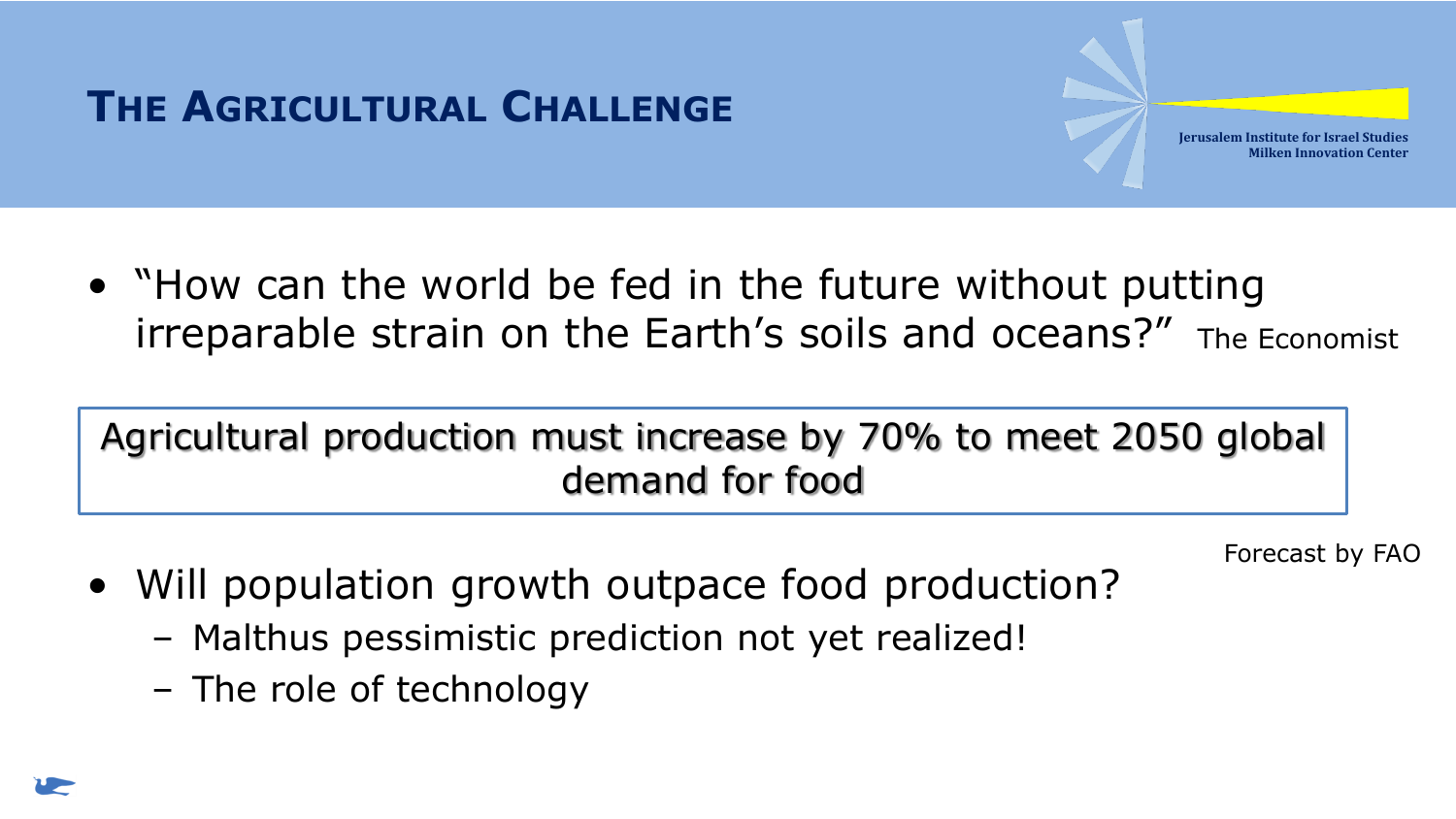#### **WATER FOR AGRICULTURE**

**Jerusalem Institute for Israel Studies Milken Innovation Center**





Source: ICID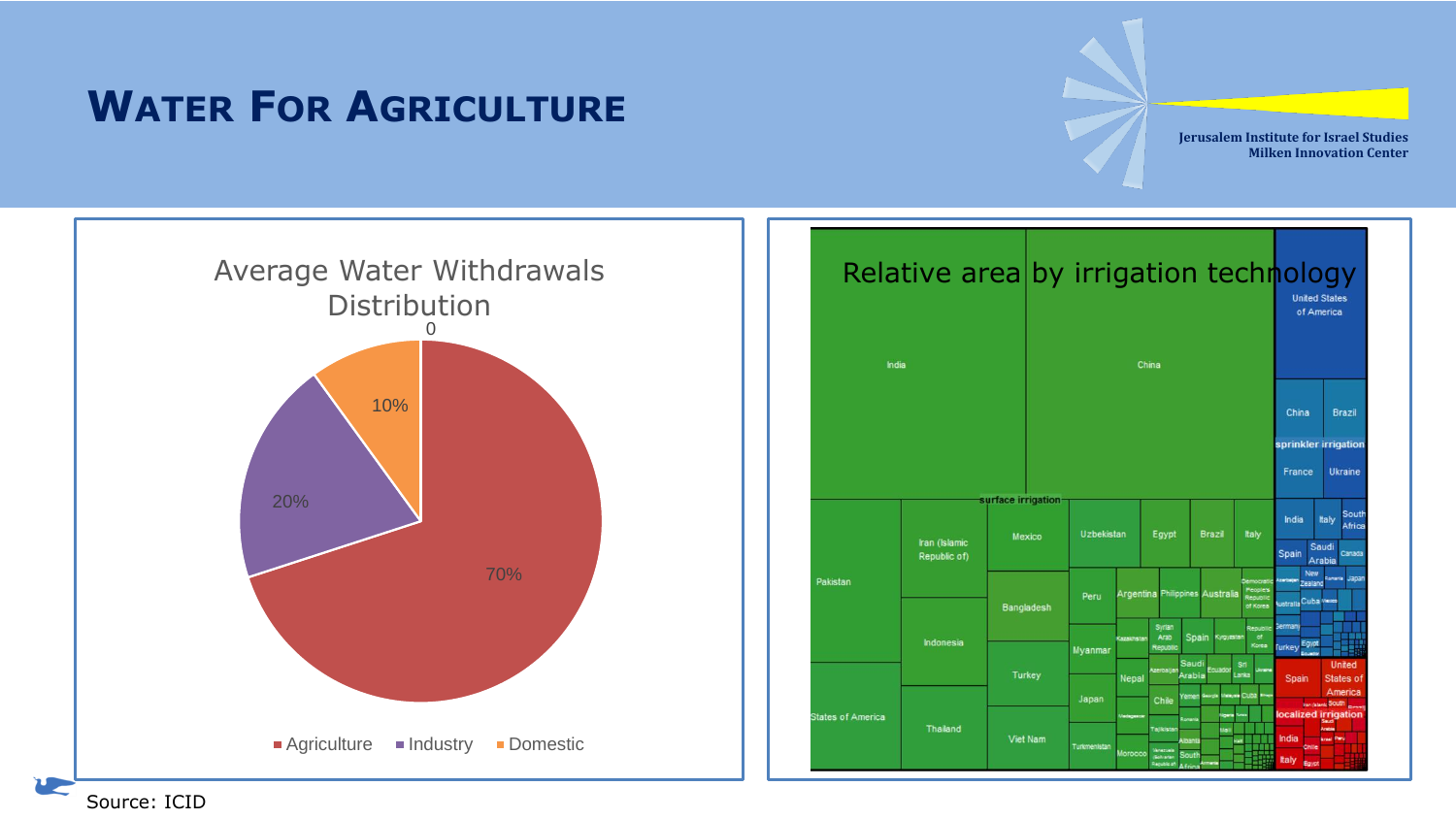#### **THE CASE FOR DRIP IRRIGATION**

**Jerusalem Institute for Israel Studies Milken Innovation Center**



And yet, high investment costs and ongoing replacement costs make diffusion of drip technology far from over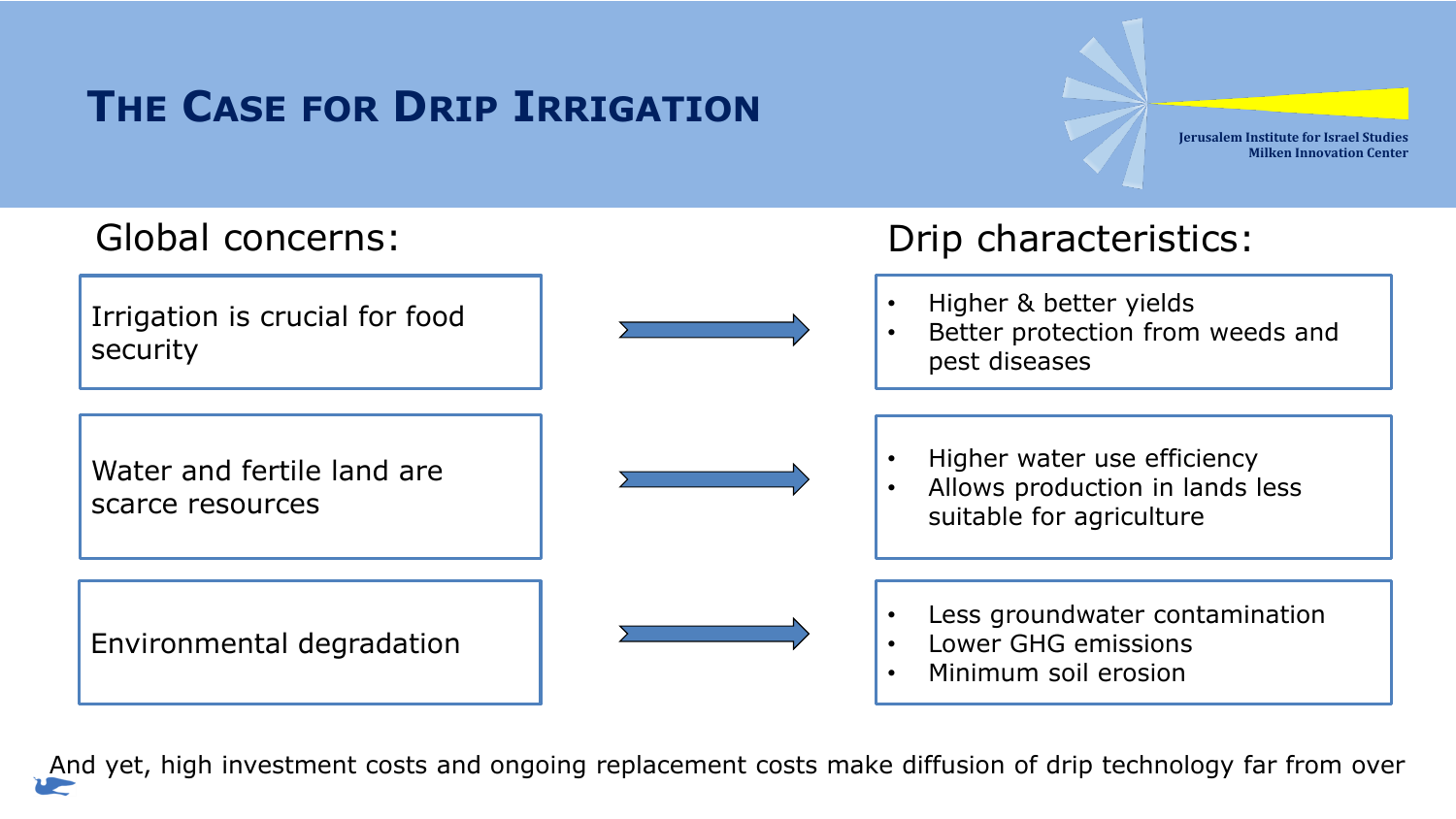## **INTERNSHIP ASSIGNMENTS**

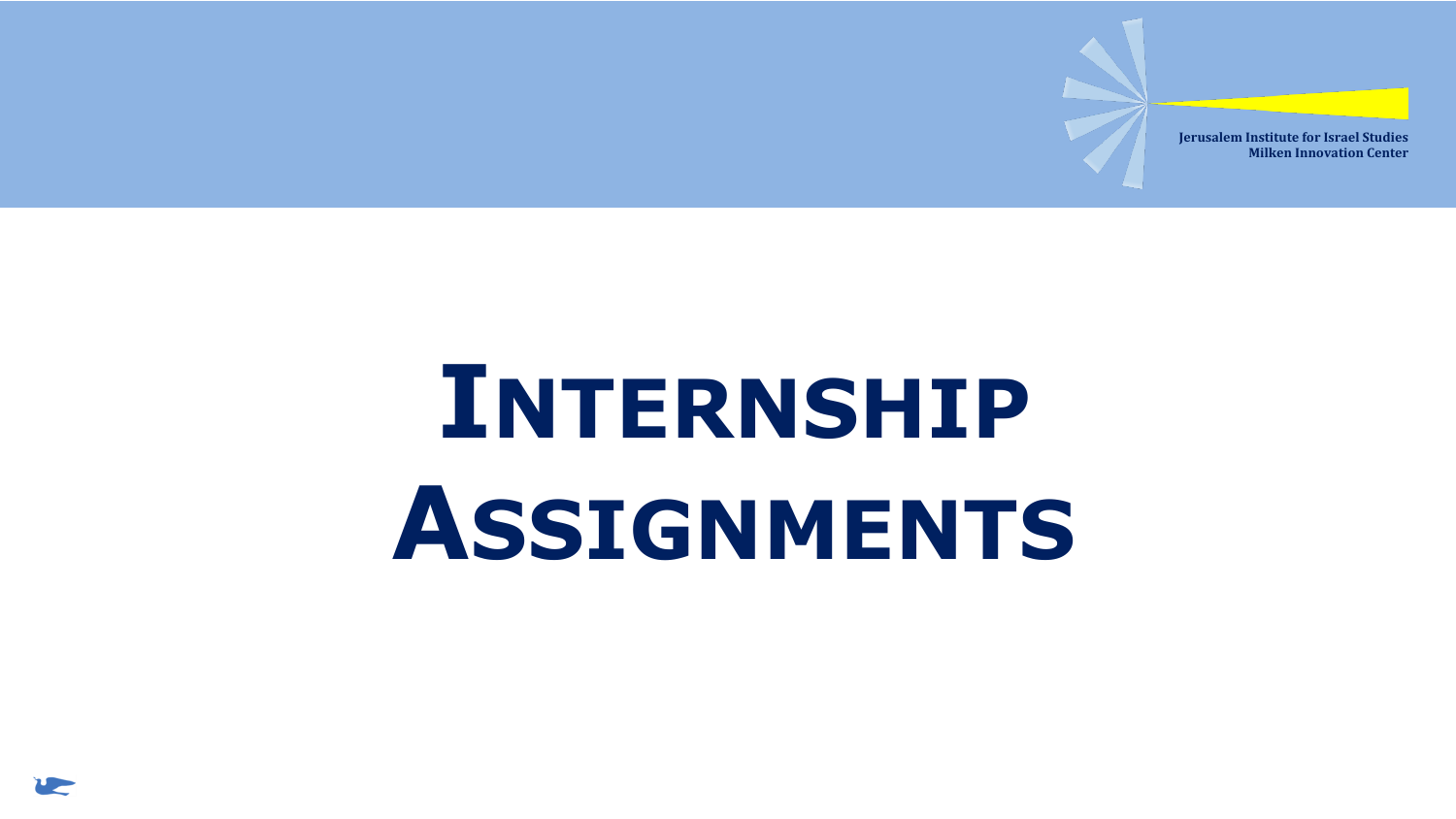#### **STEP I DEFINITION OF RESEARCH OBJECTIVES**

**Jerusalem Institute for Israel Studies Milken Innovation Center**

#### How do farm characteristics and irrigation technology characteristics affect Alfalfa farmer's choice of an irrigation system?

In particular, given a set of agronomic features and irrigation technology characteristics

- 1. Under which conditions will Alfalfa farmers choose to adopt the technology?
- 2. How will adoption of drip irrigation impact water, energy and fertilizer use?
- 3. What is the yield effect resulting from adoption of drip irrigation?

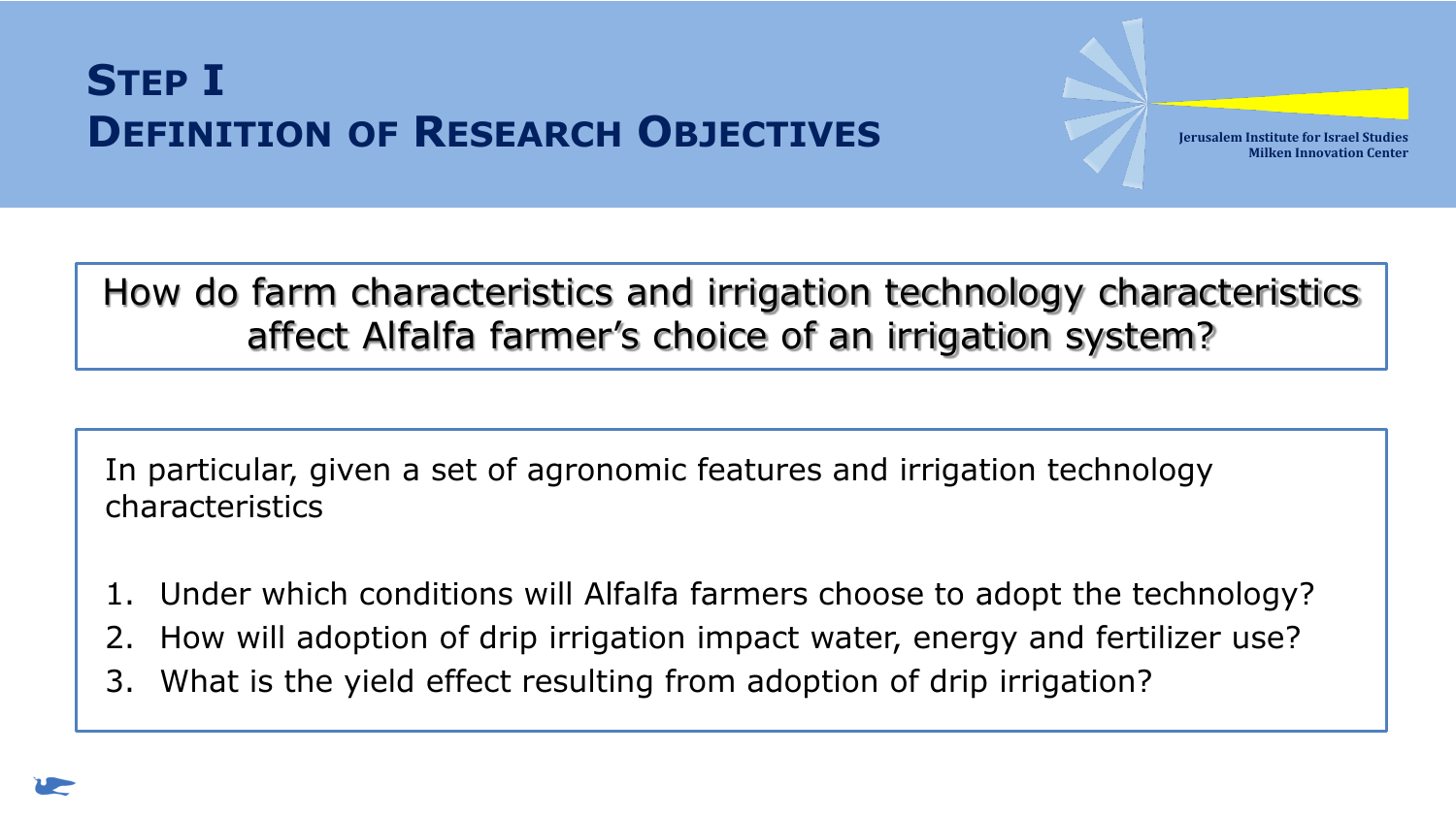### **ALFALFA – KING OF FORAGES**

**Milken Innovation Center**

**Jerusalem Institute for Israel Studies**

- **Characteristics** 
	- Adaptable to various environments, high yield potential
	- Thirsty crop, but also water-use efficient
- **Statistics** 
	- Worldwide: 30 million hectares
	- USA: 140 million tons, USD 8 billion value
	- California:
		- 9% of total US production
		- Production concentrated in Imperial, Kern, Tulare, Merced and Fresno counties
		- Irrigation:
			- 82% surface irrigation
			- 15% sprinkler systems
			- 3% subsurface drip irrigation

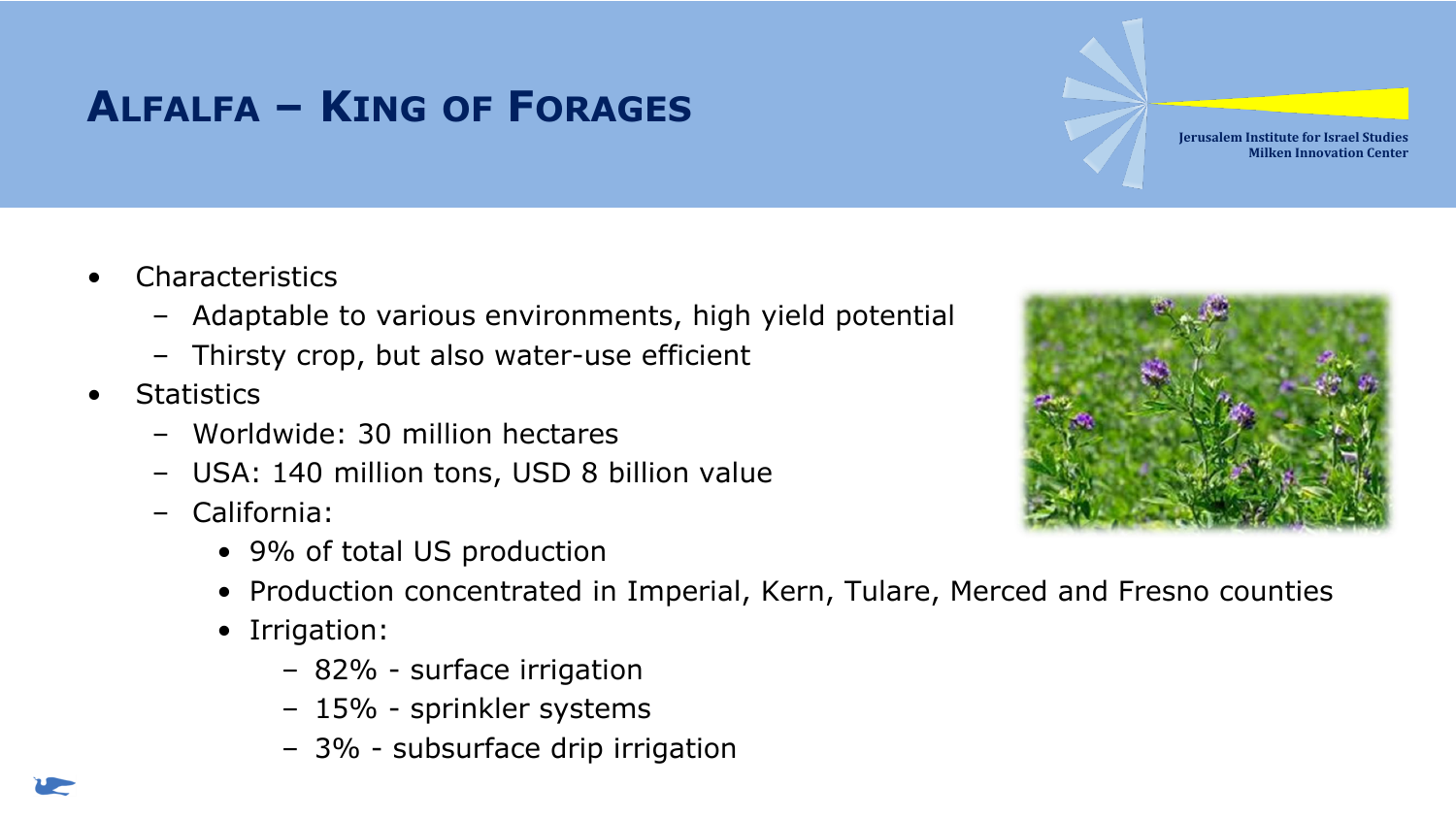- "A Model to Assess the Economic Viability of Alfalfa Production Under Subsurface Drip Irrigation in California"
	- Model: Alfalfa yields as a function of seasonal water use (SWU)
		- SWU predicted from CIMIS stations data
	- Alfalfa yields predicted for CA regions
	- Modification factor introduced to capture agronomic variations
	- Cost equations developed
	- Profitability indicator developed
	- Thresholds of profitability calculated for each region
	- Market effects calculated (changes in net profits for industry)

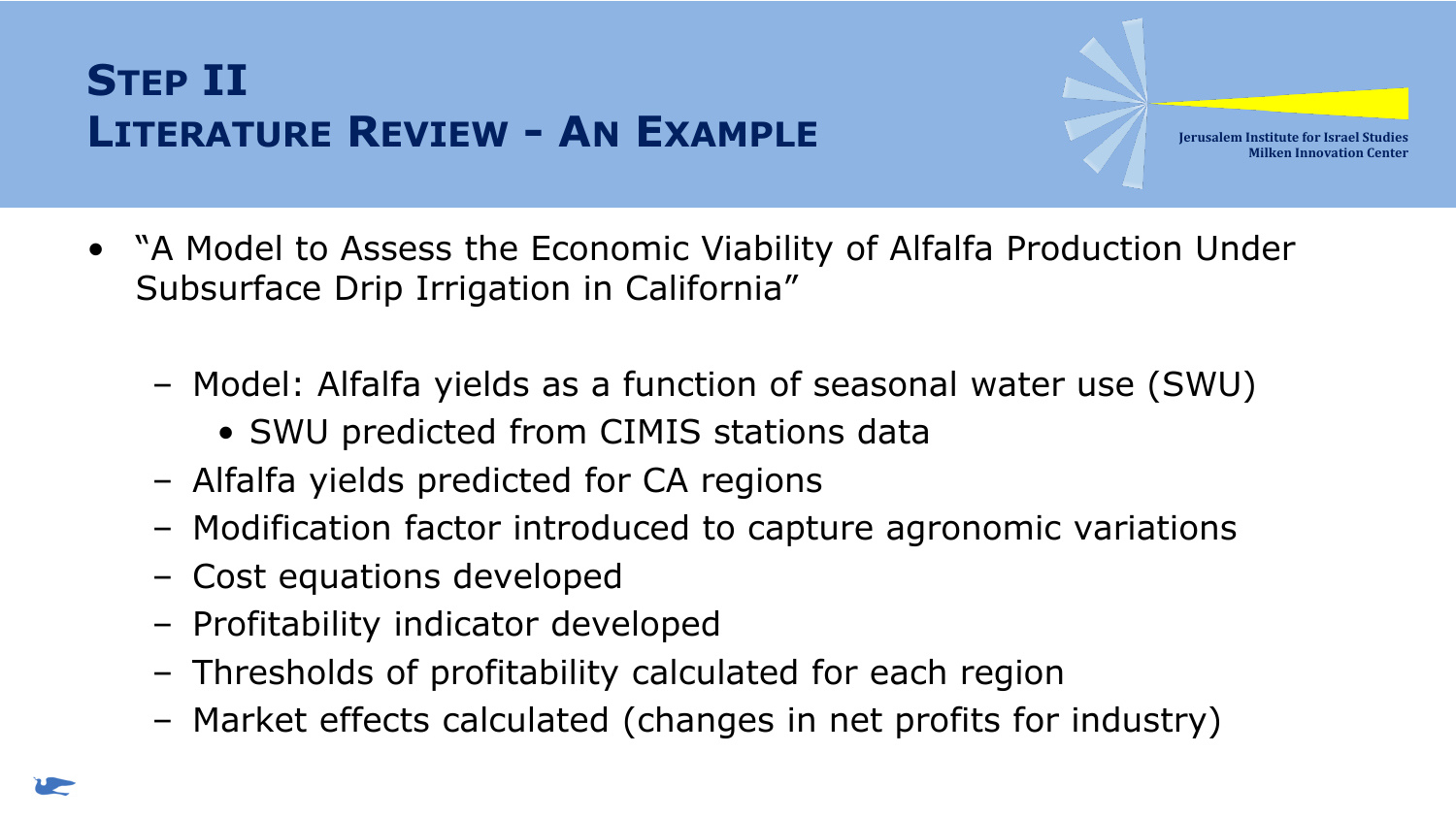- "The Effects of Well Depth and Land Quality on the Choice of Irrigation Technology"
	- Model: profit is a function of land quality and well depth
	- Two problems solved:
		- Water use choice under traditional and modern technologies
		- Profit maximization given water use choice
	- Response of variables (water and energy use, output) to changes in parameters (land quality, well depth, prices)
	- Two production functions: quadratic, Cobb-Douglas (differs in elasticities)

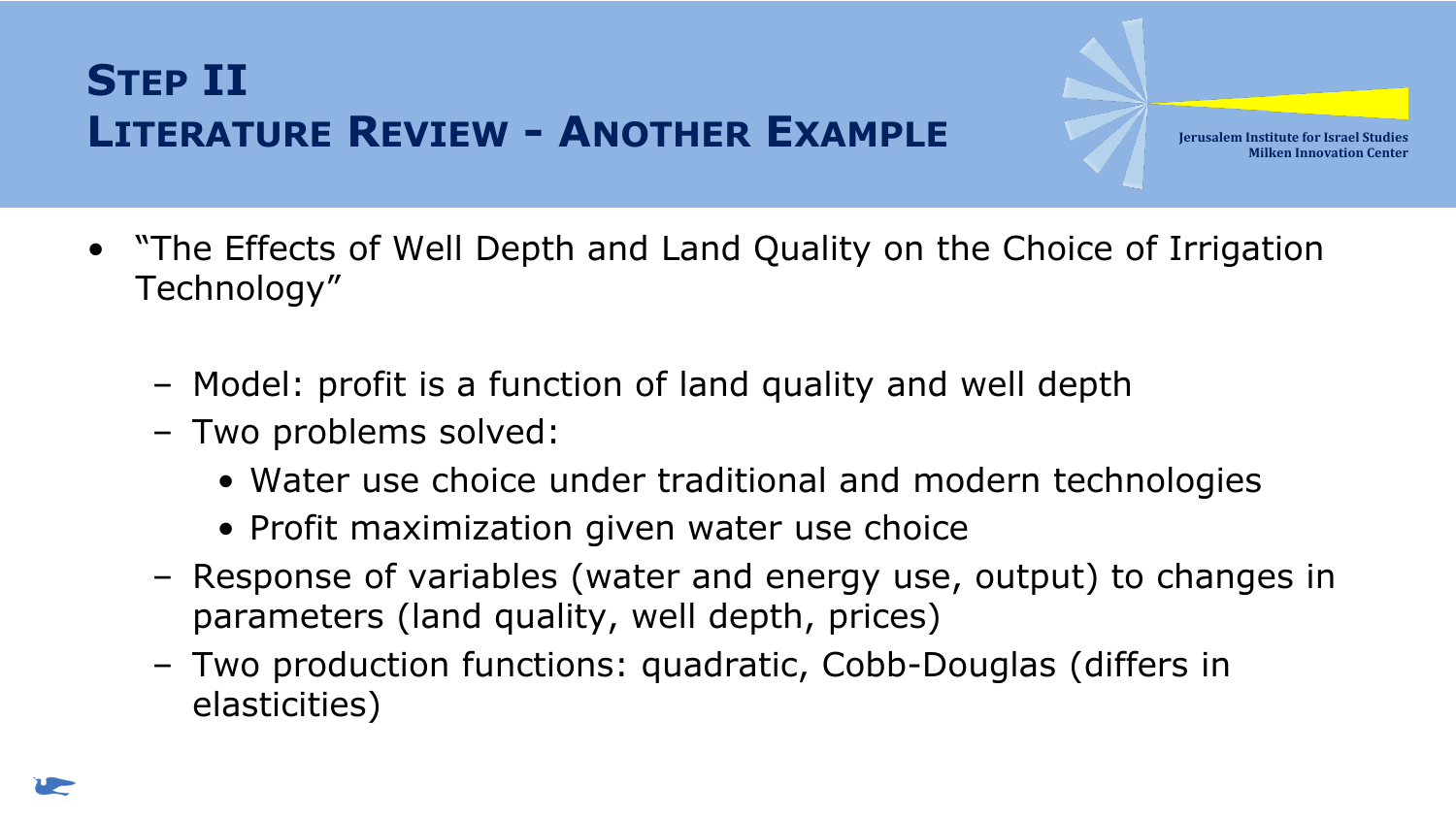### **STEP III ANALYSIS OF INSIGHTS**

- Various assumptions made in related studies:
	- All costs (other than fixed irrigation system costs) are the same across technologies
	- Groundwater is used for irrigation
	- Irrigation effectiveness depends only on land quality
	- Output is a function of effective water and land quality
	- No uncertainty / risks involved in adoption
- Different sets of assumptions may bring different results
	- How to create a model realistic enough but not too complicated?

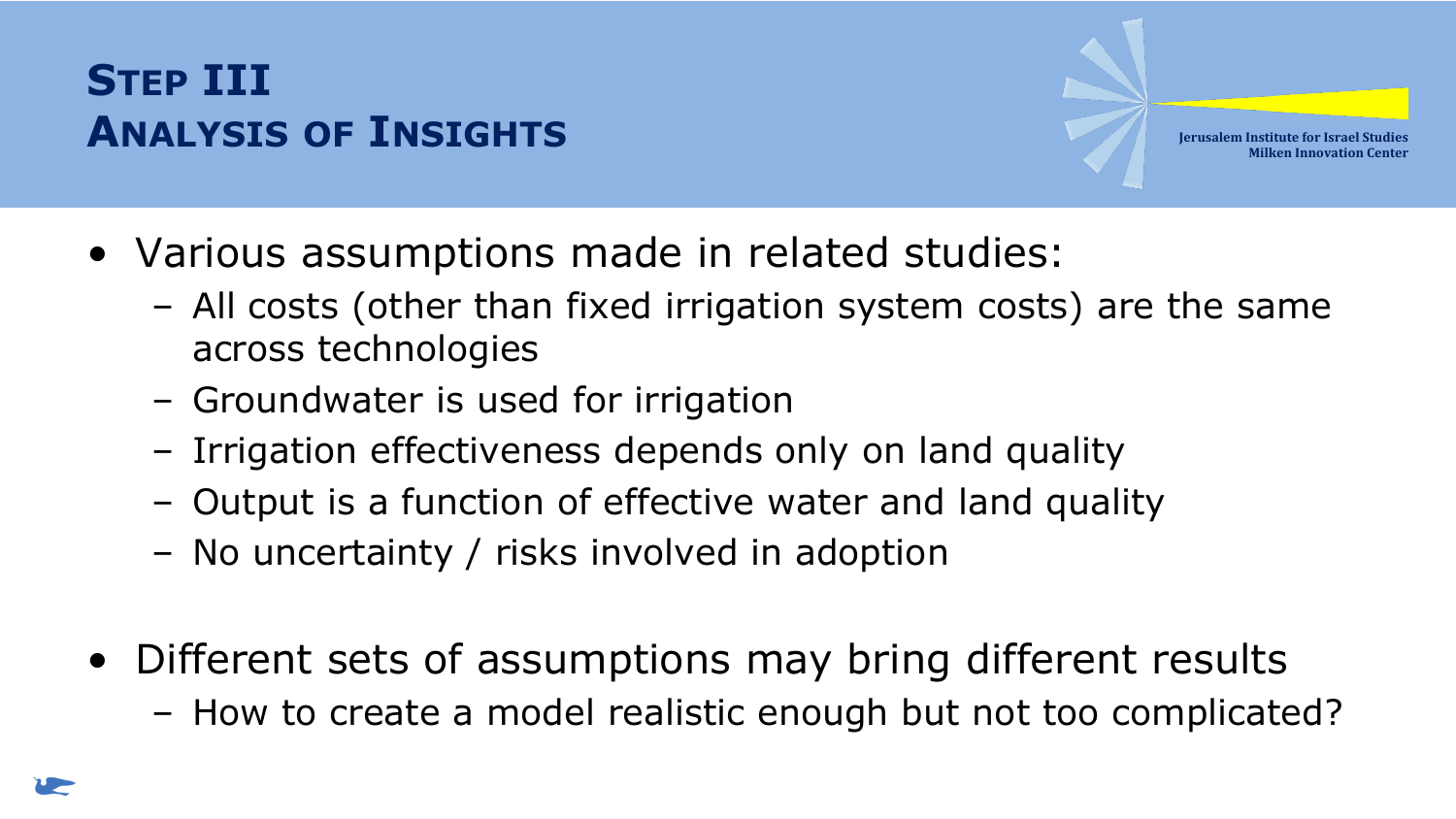### **STEP IV BRAINSTORMING POTENTIAL DIRECTIONS**

- What is missing in the literature?
	- Impact of irrigation system specifications on benefits from adoption
	- Impact of different types of water (recycled, brackish, etc.) on benefits from adoption
	- Impact of adoption on basin water level
	- Inclusion of dynamic / uncertain elements
	- Focus on alfalfa

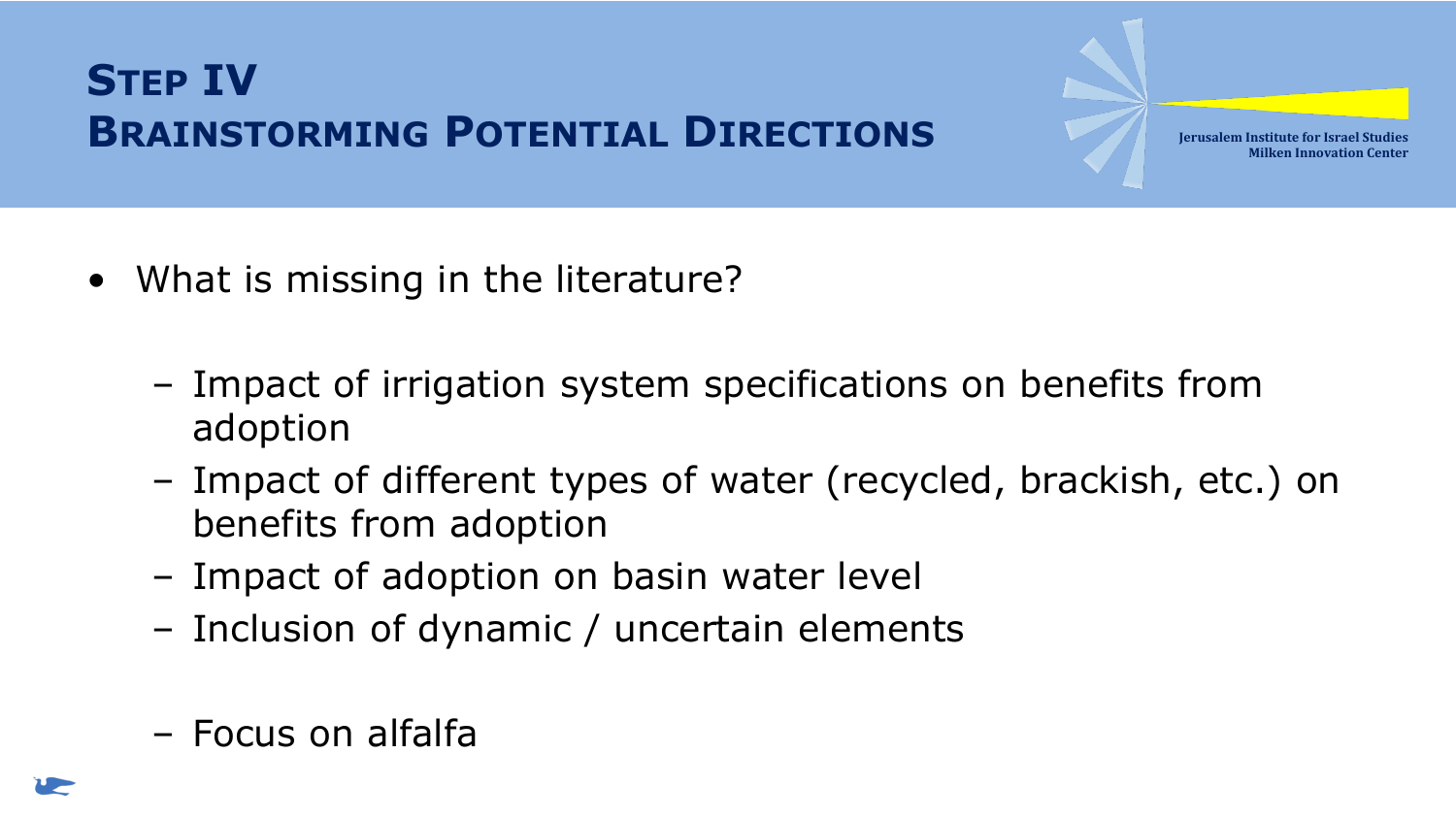#### **STEP V THEORETICAL FRAMEWORK**

- Assumptions
	- Choice between traditional (gravity-based) and modern technology (drip)
	- Farmers are profit-maximizing agents
- Model outline
	- Calculate profits under each technology
	- Quantify effects from adoption (yield, water, energy, GHG emissions)
	- Aggregate to predict adoption patterns
	- Quantify industry-wide effects

 $Profit = difference between$ revenues and costs

- Revenues = Price  $*$ production function
- Production is a function of several agronomic features
- Costs include irrigation system fixed costs and variable costs (e.g. energy)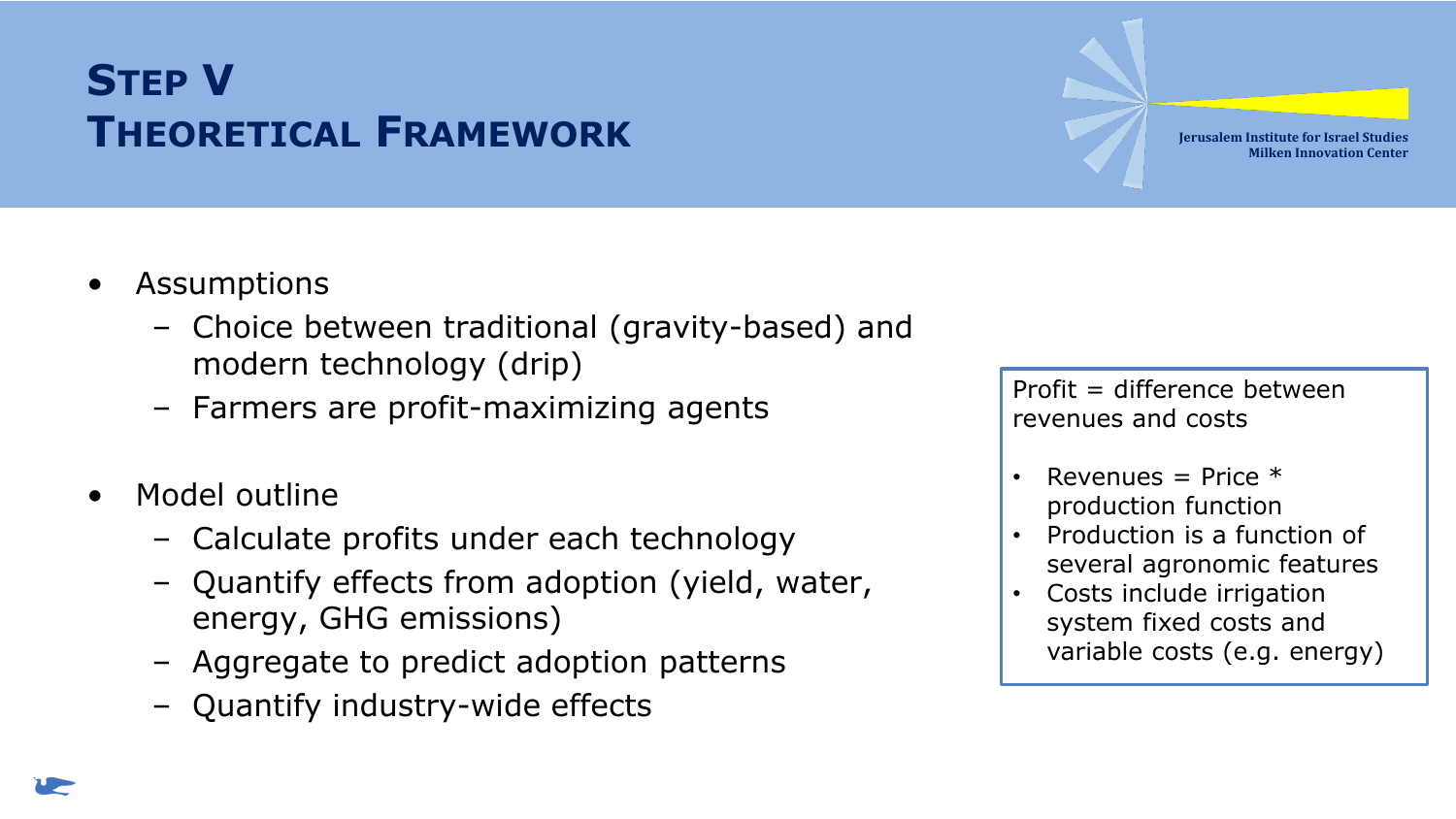#### **NEXT STEPS**

- Work with Prof. David Zilberman and Netafim
	- Determine agronomic features to be included
	- Determine irrigation system characteristics to be included in analysis
	- Match expectations
- Develop the mathematical model
- Organize data (farm-level, GIS)
- Analyze results
- Publish report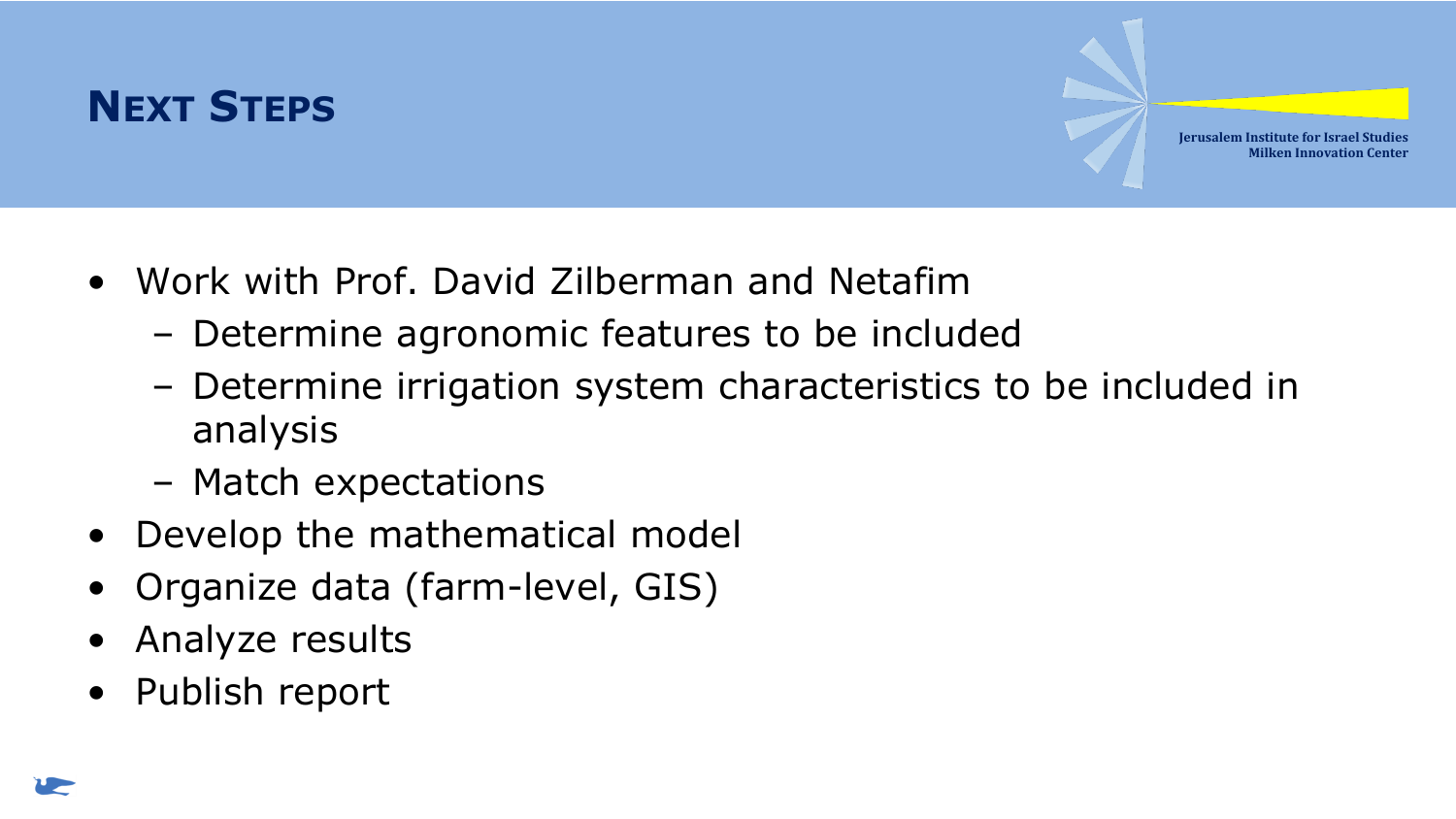- 1. MONTAZAR, ALIASGHAR, DANIELE ZACARRIA, KHALED BALI, and DANIEL PUTNAM. "A MODEL TO ASSESS THE ECONOMIC VIABILITY OF ALFALFA PRODUCTION UNDER SUBSURFACE DRIP IRRIGATION IN CALIFORNIA." *JOURNAL OF IRRIGATION AND DRAINAGE*, 2016.
- 2. ZILBERMAN, DAVID, and MARGRIET CASWELL. "THE EFFECTS OF WELL DEPTH AND LAND QUALITY ON THE CHOICE OF IRRIGATION TECHNOLOGY." *AMERICAN JOURNAL OF AGRICULTURAL ECONOMICS* 68, no. 4 (November 1986): 798-811.
- 3. SHANI, URI, YACOV TSUR, AMOS ZEMEL, and DAVID ZILBERMAN. "IRRIGATION PRODUCTION FUNCTIONS WITH WATER-CAPITAL SUBSTITUTION." *AGRICULTURAL ECONOMICS* 40 (2009): 55-66.
- 4. MONTAZAR, ALIASGHAR, JAMES RADAWICH, DANIELE ZACARRIA, KHALED BALI, and DANIEL PUTNAM. *INCREASING WATER USE EFFICIENCY IN ALFALFA PRODUCTION THROUGH DEFICIT STRATEGIES UNDER SUBSURFACE DRIP IRRIGATION*. Report. 2016.

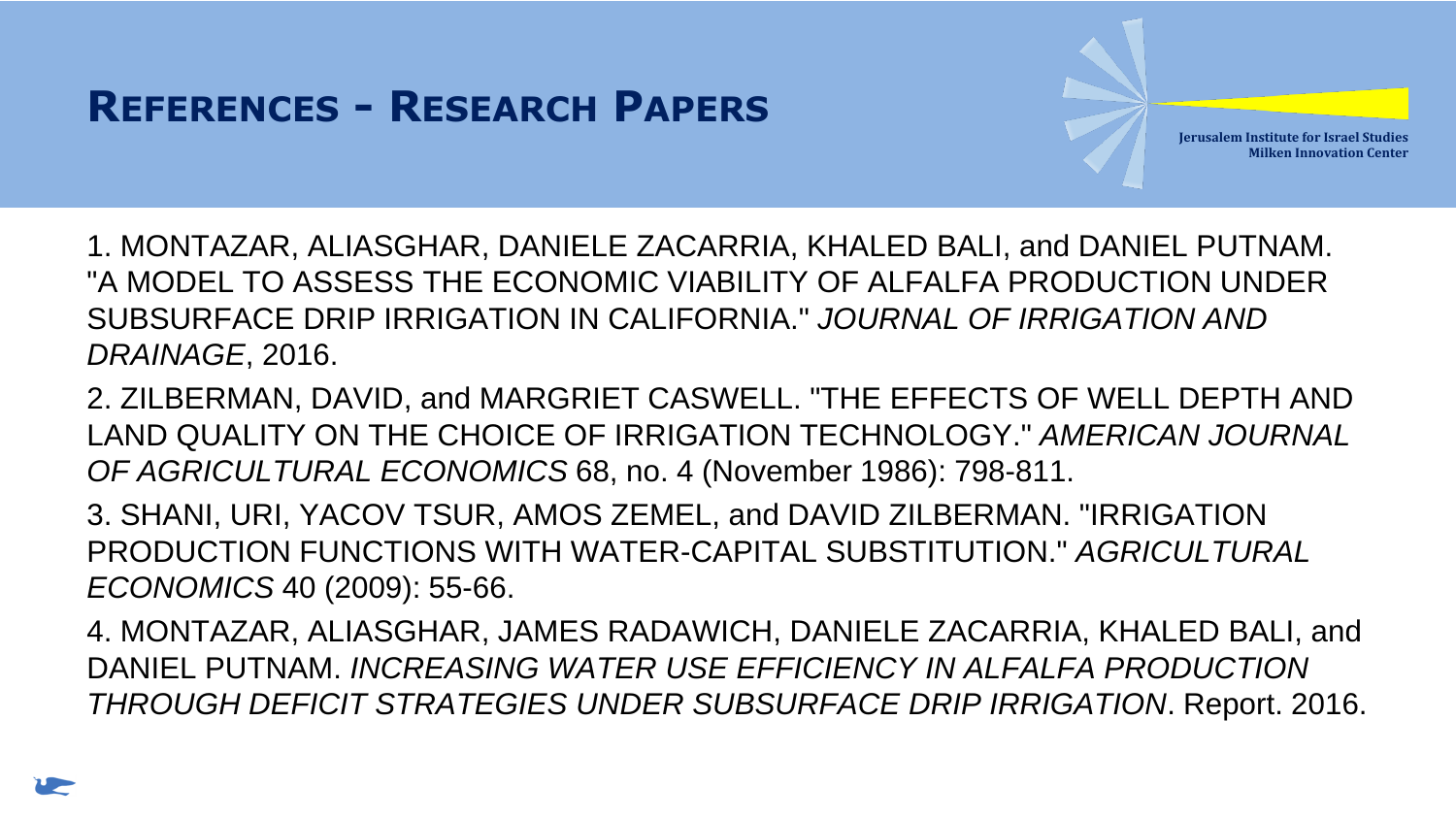5. SHAH, FARHED, DAVID ZILBERMAN, and UJJAYANT CHAKRAVORTY. "TECHNOLOGY ADOPTION IN THE PRESENCE OF AN EXHAUSTIBLE RESOURCE: THE CASE OF GROUNDWATER EXTRACTION." *AMERICAN JOURNAL OF AGRICULTURAL ECONOMICS* 77, no. 2 (May 1995): 291-99.

6. SCHOENGOLD, KARINA, and DAVID ZILBERMAN. *THE ECONOMICS OF WATER, IRRIGATION, AND DEVELOPMENT*. Vol. 58.

6. SAMPLE COSTS TO ESTABLISH AND PRODUCE ALFALFA, UC COOPERATIVE EXTENSION, 2014. PREPARED BY: DAN PUTNAM, RACHAEL LONG, MICHELLE LEINFELDER-MILES, KAREN KLONSKY, DON STEWART.

7. CASWELL, MARGREIT, and DAVID ZILBERMAN. "THE CHOICES OF IRRIGATION TECHNOLOGIES IN CALIFORNIA." *AMERICAN JOURNAL OF AGRICULTURAL ECONOMICS* 67, no. 2 (May 1985): 224-34.